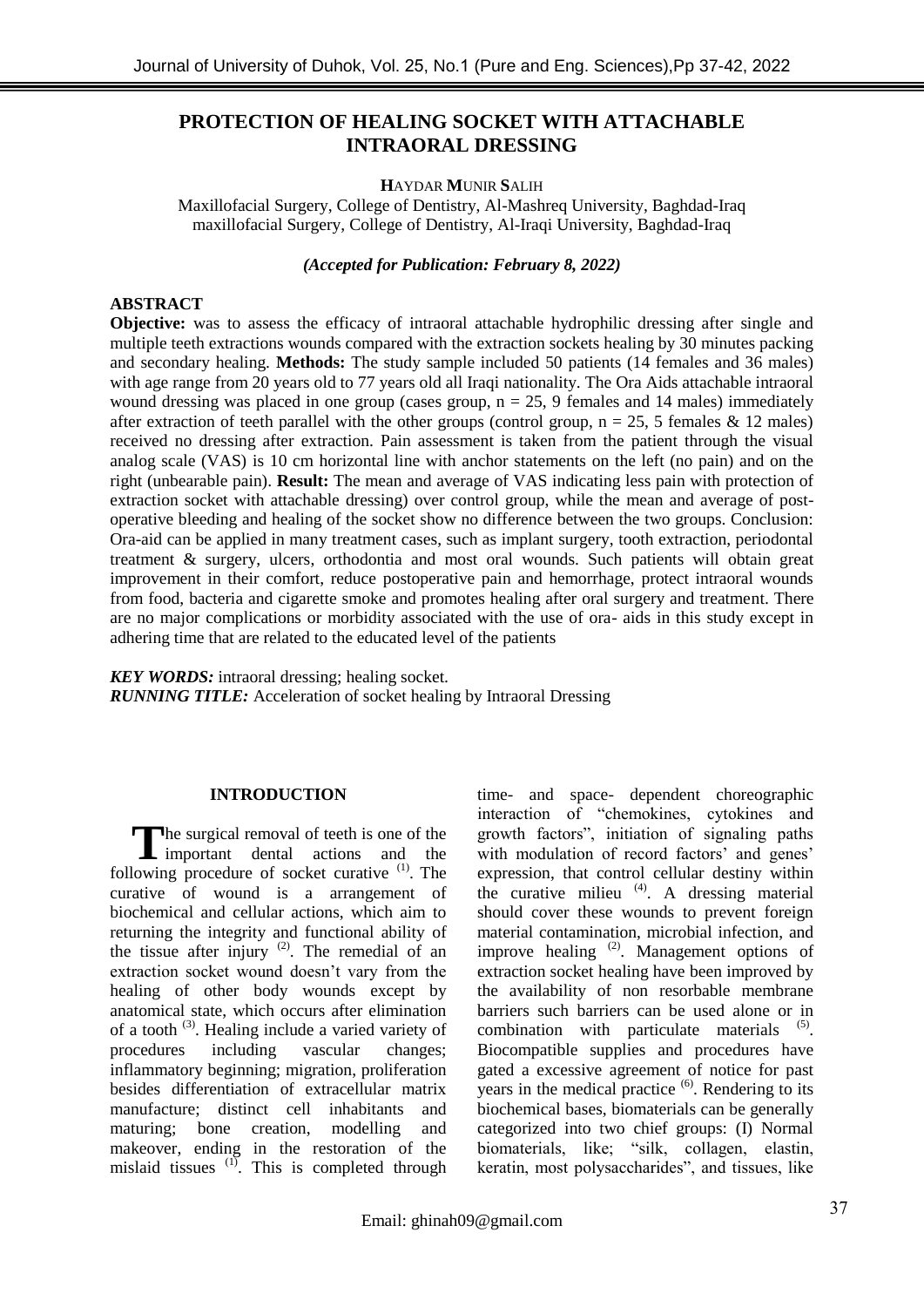"bovine pericardium" (II) artificial biomaterials, which include "artificial polymers, ceramics, metals and alloys, and composites"  $(7,8)$ . The aim of this current research was to assess the efficacy of intraoral attachable hydrophilic dressing after single and multiple teeth extractions wounds compared with the extraction sockets healing by 30 minutes packing and secondary healing.

# **MATERIALS AND METHODS**

# *Study design and setting*

This study was done in the College of Dentistry at the Iraqi university through 2021. The study sample included 50 patients (14 females and 36 males) with age range from 20 years old to 77 years old all Iraqi nationality. The Ora Aids attachable intraoral wound dressing was placed in one group (cases group, n  $= 25, 9$  females and 14 males) immediately after extraction of teeth parallel with the other groups (control group,  $n = 25$ , 5 females & 12 males) received no dressing after extraction.

Exclusion criteria: 1) Patients with deep wounds., 2) Patients with excessive bleeding, excessive exudation may reduce its adhesive strength, 3) Patients with shallow depth vestibules in order to avoid fall off the ora aids quickly, 4) Patients with sialorrhea or ptyalism (excessive salivation seen in steparation patients) with profuse drooling), 5) Patients with previous history of Ora Aids allergic reaction, swelling or any sign of infection.

# *Clinical procedures*

History taken from the patients in details about all medical problems including (e.g. cardiovascular, hematologic, endocrine), a family medical history should be taken including that of bleeding disorders and diabetes, a list of all medications being taken and allergy to take precautions to avoid complications during and after placement of dressing in the extraction sites. Pain assessment is taken from the patient through the visual analog scale (VAS) is 10 cm horizontal line with anchor statements on the left (no pain) and on the right (unbearable pain). The patient is asked to mark the severity of pain numerically also, we asked to point at various facial expressions ranging from a smiling face to an extremely unhappy face to examine the faces rating scale. Pain intensity measured in patients who applied Ora Aids "attachable intraoral wound dressing after extractions (n VAS in the case group  $= 50$  score) were significantly lower than the conventional patients (n VAS in the control group  $= 83$  score)

Assessment of post-operative bleeding after 2 & 24 hours the socket was examined if there is A clean, dry wound was recorded as "no bleeding", Wound with oozing of blood was recorded as bleeding. Any incidence of bleeding was controlled by local hemostatic measures as required. They were contacted by telephone inpatient who cannot came into clinic for recall, to enquire about any occurrence of bleeding. The post-operative bleeding assessment was equal for case dressing and conventional control groups.

# *Follow up*

See the patient after 2 hours and after 24 hours to evaluate the post-operative bleeding either found or non-with use of ora-aid intraoral wound dressing and without packing gauze as seen in fig 1



**Fig.** )**1**( **:-(A)** applied oro-aid attachable intraoral dressing immediately after extraction **(B)** attachable intraoral dressing after 2 hours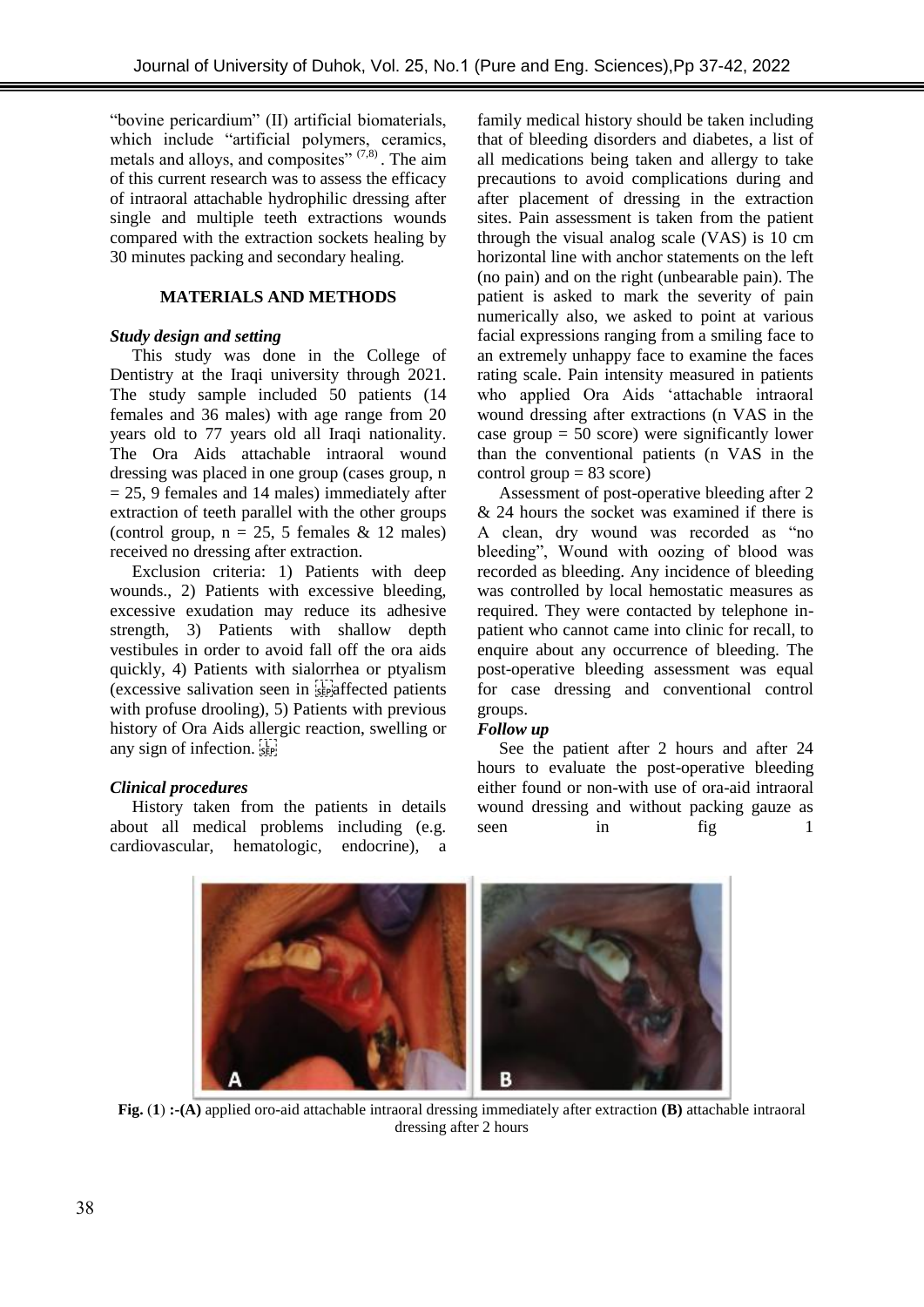Evaluate the patient after 72 hours to assessment the healing procedure either normal healing or presence of abnormal healing ( dry socket) in each in study group and in control group. As seen in fig 2



**Fig.**) **2 ):-** (A) applied oro-aid attachable intraoral dressing immediately after extraction **(B)** attachable intraoral dressing after 72 hours

#### **STATISTICAL ANALYSIS**

The results are presented as number, median, and mean  $\pm$  SD. The data were analyzed using two-tailed paired t-test taking.

The pain elected when applied the oro-aids attachable intraoral dressing on post extraction socket and without applied the oro-aids attachable intraoral dressing were compared by unpaired t test the difference was not statistically significant between the control and study groups  $> 0.05$ 

The post-operative bleeding occurs when applied the oro-aids attachable intraoral dressing on post extraction socket and without applied the oro-aids attachable intraoral dressing were compared by unpaired t test the difference was

not statistically significant between the control and study groups  $> 0.05$ 

The post-operative healing of the socket and possibility of dry socket when applied the oroaids attachable intraoral dressing on post extraction socket and without applied the oroaids attachable intraoral dressing were compared by unpaired t test the difference was not statistically significant between the control and study groups  $> 0.05$ 

#### **RESULTS**

Table 1 shows the characteristics of the participants enrolled in this study. Male to female ratio was 2.55: 1

Age ranged from (21-77 yr) in male and (20–53 yr) in female.

| <b>Table</b> (1): - age and sex distribution of 30 cases. |                 |                 |                  |  |
|-----------------------------------------------------------|-----------------|-----------------|------------------|--|
| Age                                                       | Male            | Female          | Total            |  |
| Number of cases                                           | 36              | 14              | 50               |  |
| percentage                                                | 72%             | 28%             | 100%             |  |
| Range of age                                              | 21-77 years old | 20-53 years old | 20 -77 years old |  |

**Table (1): -** age and sex distribution of 50 cases.

Table 2-show Site distribution of extraction sockets with the predominance of maxilla to mandible.

| <b>Table (2):</b> Site distribution of extraction sockets of 30 cases. |         |                 |       |  |
|------------------------------------------------------------------------|---------|-----------------|-------|--|
| <b>Site</b>                                                            | Maxilla | <b>Mandible</b> | Total |  |
| Number of cases                                                        | 28      |                 | 50    |  |
| percentage                                                             | 56%     | 44%             | 100%  |  |

**Table (2):-** Site distribution of extraction sockets of 50 cases.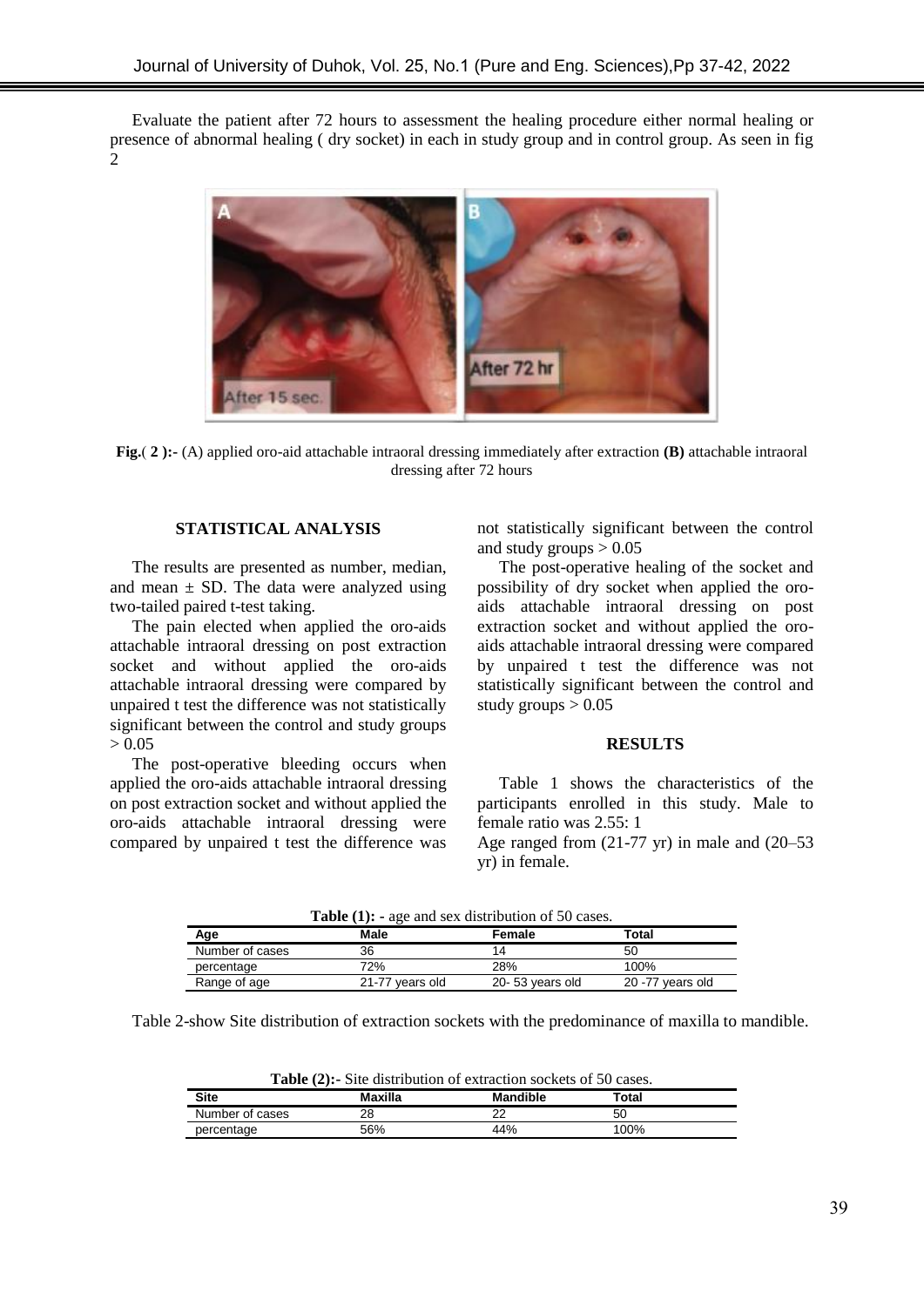Table 3 show reduces the post-operative pain according to vas scale in group 1 (with protection of extraction socket with attachable dressing) over the group 2 (control group), while

there are of different registered in post-operative bleeding and healing of the socket between the two groups.

**Table (3): -** Comparison of VAS, post-operative bleeding and healing of the socket between group 1 and group

|                |              |                            | 2.                       |                    |              |                                |                                       |
|----------------|--------------|----------------------------|--------------------------|--------------------|--------------|--------------------------------|---------------------------------------|
| Group 1        |              |                            |                          | Group <sub>2</sub> |              |                                |                                       |
| Case<br>No.    | <b>VAS</b>   | Post-operative<br>bleeding | Healing of<br>the socket | Case<br>No.        | <b>VAS</b>   | Post-<br>operative<br>bleeding | <b>Healing</b><br>the<br>of<br>socket |
| $\mathbf 0$    | 9            | 20                         | 21                       | $\bf{0}$           | 5            | 19                             | 21                                    |
|                | 3            | 4                          | 4                        | 1                  | 4            | 6                              | 4                                     |
| $\overline{2}$ | 8            |                            |                          | $\overline{2}$     | 6            |                                |                                       |
| $\mathbf{3}$   | 4            | -                          |                          | 3                  |              |                                |                                       |
| $\overline{4}$ | ۰            |                            |                          | 4                  |              |                                |                                       |
| $\,$ 5 $\,$    | ۰            |                            |                          | 5                  |              |                                |                                       |
| 6              | 4            | -                          | -                        | 6                  |              | -                              |                                       |
| $\overline{7}$ | 4            | -                          | $\blacksquare$           | 7                  | $\mathbf{2}$ |                                | $\blacksquare$                        |
| 8              | ۰            | -                          |                          | 8                  | $\mathbf{2}$ |                                |                                       |
| 9              | ٠            | -                          |                          | 9                  |              |                                |                                       |
| 10             | 1            |                            | -                        | 10                 |              |                                | $\blacksquare$                        |
| Average        | $\mathbf{2}$ | 0.24                       | 0.16                     | Average            | 3.32         | 0.24                           | 0.16                                  |
| mean           | $\mathbf{2}$ | 0.24                       | 0.16                     | Mean               | 3.32         | 0.24                           | 0.16                                  |
| <b>SD</b>      | 2.48         | 0.52                       | 0.37                     | SD                 | 3.20         | 0.44                           | 0.37                                  |

Chart 1 show Comparison of VAS, post-operative bleeding and healing of the socket between group 1 and group 2





**Table (4):-**Table: 4Comparison of Ora-Aid with other types of oral dressing { Reso-pac , and Hemcon dental dressing (HDD) } according to average range of VAS , Wound healing , Age , Gender

| <b>VARIABLE</b>     |            | <b>COMPARISON</b> |            | <b>COMPARISON</b>                      |  |  |
|---------------------|------------|-------------------|------------|----------------------------------------|--|--|
|                     | Ora - Aids | Reso-Pac          | Ora - Aids | <b>Hemcon Dental</b><br>Dressing (HDD) |  |  |
| Vas (Pain)          |            | 0.16(0.548)       |            | 1.87                                   |  |  |
| Wound Healing       | 0.16       | 4.80 (0.404)      | 0.16       | 30                                     |  |  |
| <b>Total Sample</b> | 25         | 50                | 25         | 30                                     |  |  |
| Age (years)         | $20 - 77$  | $20 - 40$         | 20-77      | 18-90                                  |  |  |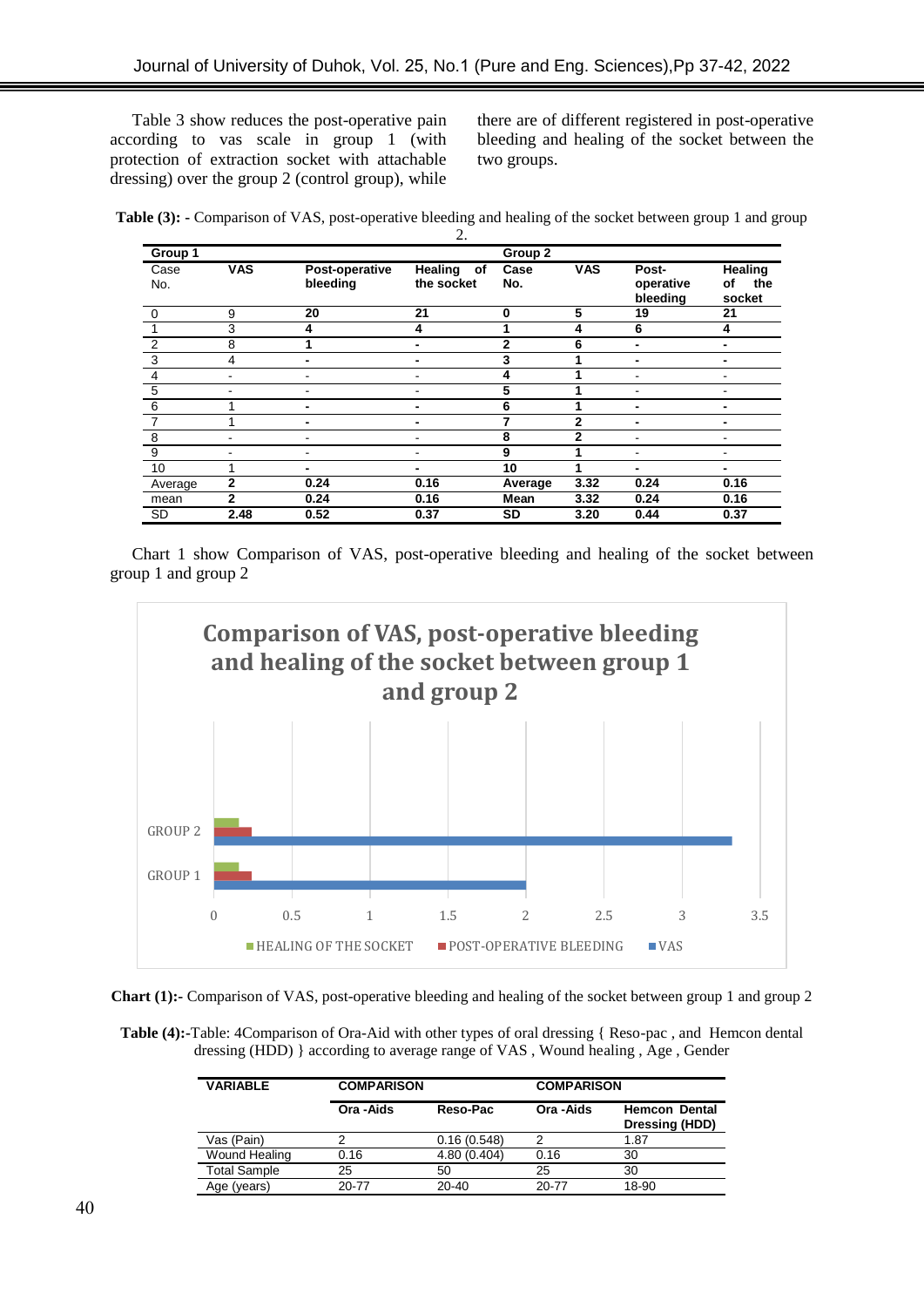Hemcon Dental Dressing (HDD) will affect post-operative care and surgical healing outcome in minor oral surgical procedures  $(10)$ . So, we compare it with ora aids, the comparsion found that Ora-aids resulted in good wound healing than the HDD, which was less postoperative pain than the Ora aid. Taking into account the obvious difference in the sample size between the Ora-Aid sample which set n= 25/group. (male:  $36$  - female: 14, age range  $= 20-77$  years) and in HDD sample set n=30 (male:12 , female : 18, age range  $= 18-90$  years. Also, the differences in medical condition of the patients that All patients with HDD taking Oral Anticoagulation Therapy (OAT) were included for treatment in the study without altering the anticoagulant regimens  $(11)$ . We conclude that patients will obtain great improvement in their comfort, reduce postoperative pain and hemorrhage, protect Intraoral wounds from food, bacteria and cigarette smoke and promotes healing after oral surgery and treatment.

### **DISCUSSION**

As we previously mentioned in chapter two, that ora-aids® is a promising attachable intraoral non-eugenol protective wound dressing material, made of polymeric materials including hydroxy ethyl cellulose.

Data were analyzed the application of oraaids in extraction socket after evaluate the patient"s comfort vas (pain), post-operative bleeding and assessment the healing procedure for 2 - 72 hours. Our study shows that oral aids adhesion in these 25 patients (study group) ranging from 3-5 hours. The mean and average of VAS indicating less pain with protection of extraction socket with attachable dressing) over control group, while the mean and average of post-operative bleeding and healing of the socket show no difference between the two groups**.** As shown in table 3. We compare the efficacy of ora-aids with other types of intra oral dressing (reso-pac®, hemcon dental dressing (HDD)) as the show in table 4. According to table 4 below, the comparison found that Ora-Aids resulted in good wound healing than the reso-pac, which was also associated with less post-operative pain than ora-aids  $(9)$ . Taking into account the obvious difference in the sample size between the Ora-Aid sample which set n= 25/group. (male: 36 female: 14, age range  $= 20-77$  years) and in Reso-Pac sample set n=50/group (male: 58, female: 42, age range  $= 20-40$  years. also, the differences in the site distribution of our research which is in any extraction socket (28 maxilla, 22 mandible) as show in 4.2 table while the reso pac are predominantly on extraction impacted mandibular third molar surgically.

#### **CONCLUSION**

Ora-aid can be applied in many treatment cases, such as implant surgery, tooth extraction, periodontal treatment & surgery, ulcers, orthodontia and most oral wounds. Such patients will obtain great improvement in their comfort, reduce postoperative pain and hemorrhage, protect intraoral wounds from food, bacteria and cigarette smoke and promotes healing after oral surgery and treatment. There are no major complications or morbidity associated with the use of ora- aids in this study except in adhering time that are related to the educated level of the patients

#### **ACKNOWLEDGEMENT**

I would like to offer my special thanks to Istabraq Adil Sharqi Rasheed), Tabark Mohammed Ghadhi, Aisha Abdulsattar Shokour and Taha Dhiaa ALrawe for their assistance with collection of my data

**Funding support:** The faculty of Al – Iraqi university / College of dentistry supported this study.

# **REFERENCES**

- Araújo MG, Silva CO, Misawa M, Sukekava F. *Alveolar socket healing: what can we learn? Periodontol 2000. 2015 Jun;68(1):122- 34.*
- Purna Sai K, Babu M. Collagen based dressings-a review. *Burns.* 2000;26:54–62.
- Abhay N Datarkar. Exodontia practice,  $1<sup>st</sup>$  edition. Jaypee brother medical publishers 2007
- Vieira AE, Repeke CE, Ferreira Junior Sde B, Colavite PM, Biguetti CC, Oliveira RC, Assis